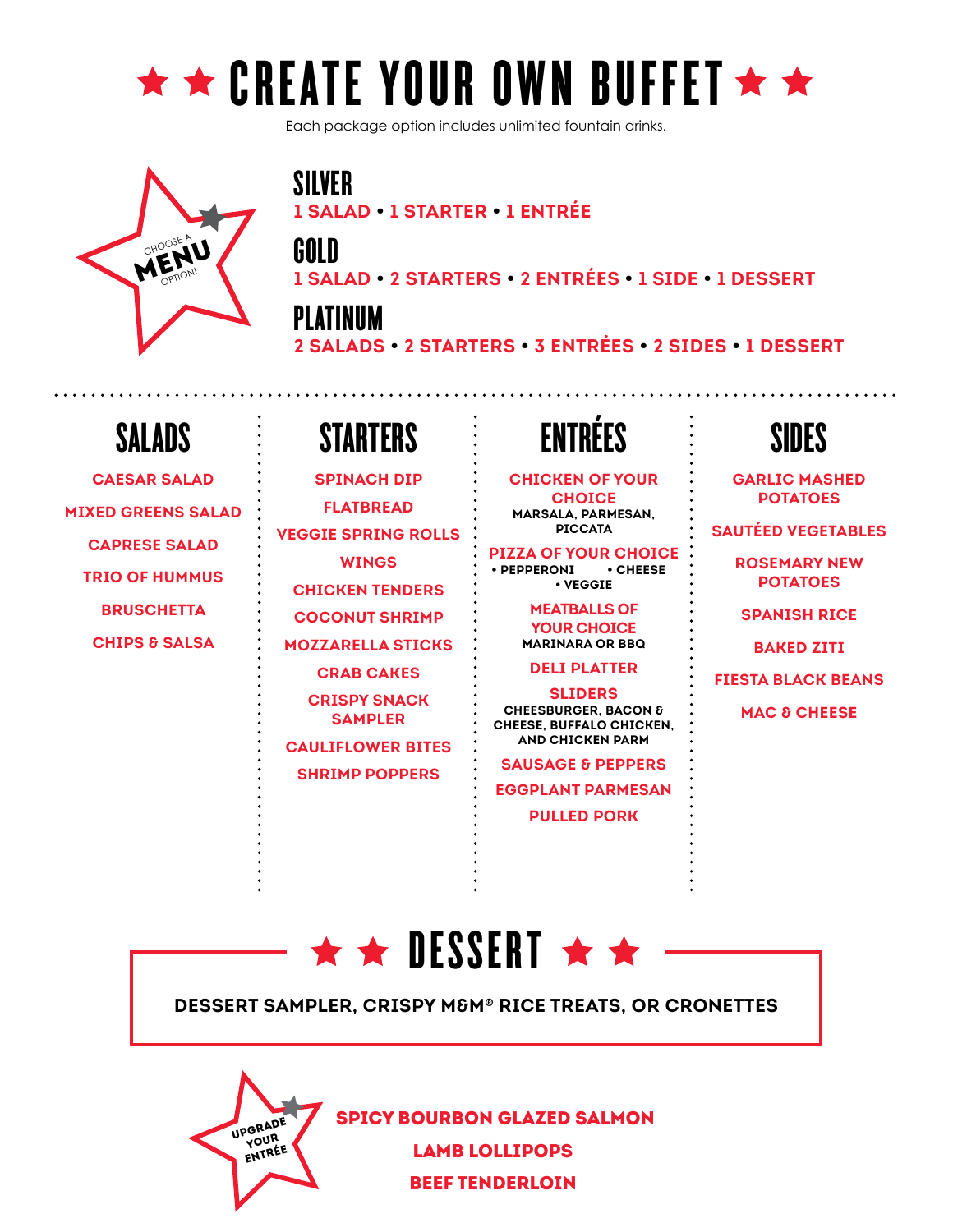





Each package option includes unlimited fountain drinks.

#### PIZZA PARTY

**3 VARIETIES**

**• CHEESE • PEPPERONI • VEGGIE**

**INCLUDES**

**HAND-TOSSED CAESAR SALAD**

**GARLIC BREAD**

### SOUTHWESTERN BUFFET

### CHOOSE YOUR BUFFET OPTION:

#### FAJITA BUFFET

**SEASONED GRILLED BEEF AND CHICKEN FAJITAS SAUTÉED PEPPERS AND ONIONS SPANISH RICE AND FIESTA BLACK BEANS WARM FLOUR TORTILLAS AND TORTILLA CHIPS**

Served with salsa, pico de gallo, sour cream, jalapeños, and shredded jack cheese.

TACO BAR BUFFET

**SEASONED GRILLED BEEF AND CHICKEN FAJITAS SPANISH RICE AND TACO FIESTA BEANS FLOUR TORTILLAS AND HARD SHELL TACOS TORTILLA CHIPS**

Served with salsa, pico de gallo, sour cream, jalapeños, diced onions, and shredded jack cheese.

### BBQ PICNIC

#### **CHOOSE ANY 2 MEATS**

**PULLED PORK, BBQ CHICKEN, SMOKED SAUSAGE**

#### **INCLUDES**

**STREET CORN ON THE COB, MAC & CHEESE, BAKED BEANS, CORN MUFFINS, AND CAESAR SALAD**

### SOUTHERN ITALIAN

#### **ENTRÉES**

#### **PASTA**

**BAKED ZITI WITH MOZZARELLA**

**LINGUINI WITH CHOICE OF MARINARA OR ALFREDO SAUCE**

**ITALIAN SAUSAGE WITH PEPPERS & ONIONS MARINATED CHICKEN BREAST CHICKEN PICCATA EGGPLANT PARMESAN MEATBALLS CHICKEN PARMESAN CHICKEN MARSALA**

Choose 2 Entrées Choose 3 Entrées Choose 4 Entrées

#### **INCLUDES**

. . . . . . . . . . . . . .

**SAUTEED VEGETABLES HAND-TOSSED CAESAR SALAD PASTA SALAD GARLIC BREAD**

### CONTINENTAL BREAKFAST

**A GENEROUS SPREAD OF BAGELS, MUFFINS, DANISH, AND WHOLE FRUIT.**

Served with coffee, tea, and a variety of juices.

**ADD SCRAMBLED EGGS | ADD BACON OR SAUSAGE | ADD TATOR TOTS**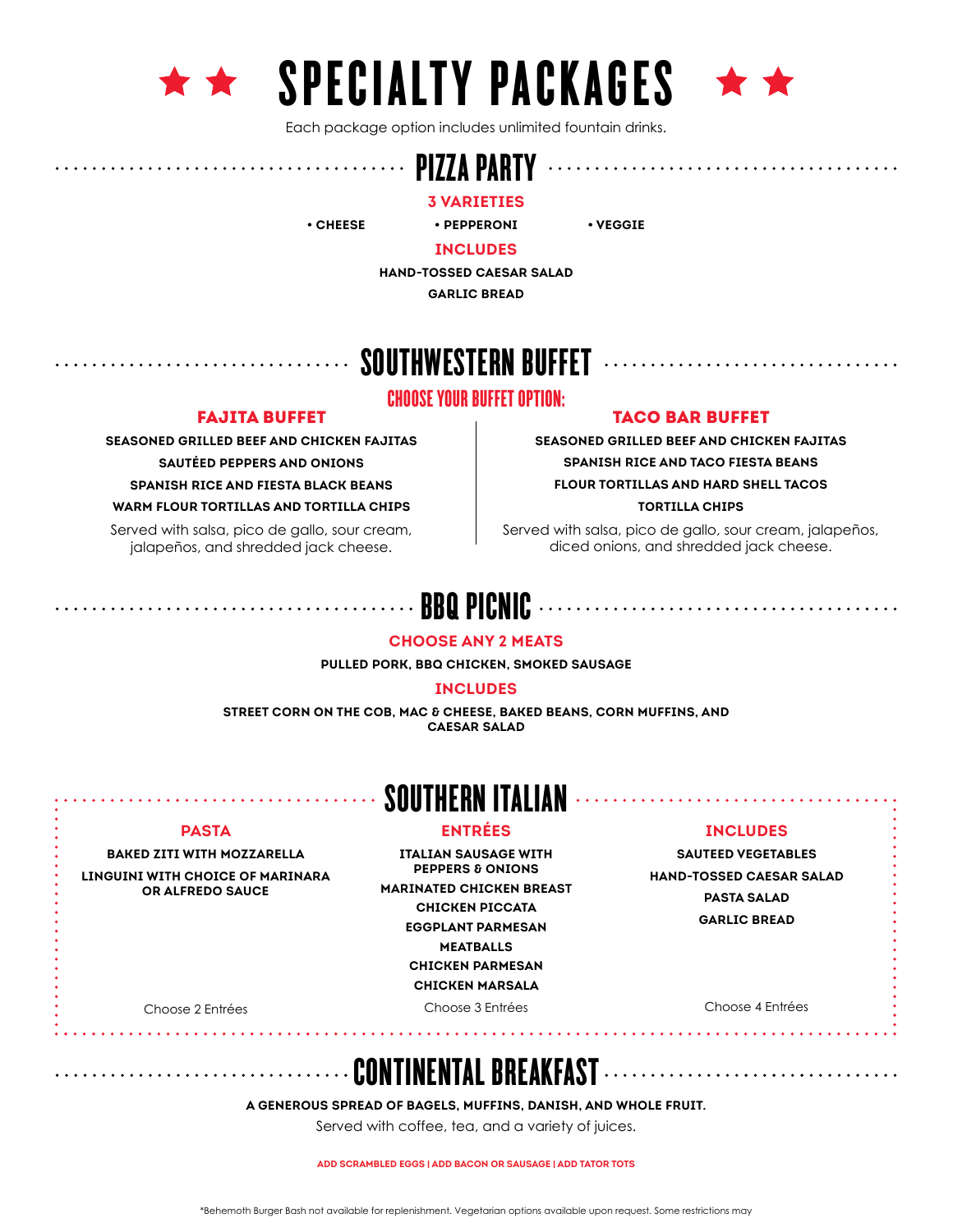





. . . . . . . . . . . . . .

Must be ordered in conjunction with another dining package.

## GRANDE NACHO DISPLAY

MAKE-YOUR-OWN-NACHO STATION COMPLETE WITH ALL THE TRADITIONAL FIXINS.

#### **INCLUDES**

**NACHO MEAT • QUESO SHREDDED CHEDDAR & JACK CHEESE PICO DE GALLO • SOUR CREAM • JALAPEÑOS A SOMBRERO FULL OF CRISPY TORTILLA CHIPS**

### TATER TOT BAR . . . . . . .

#### CLASSIC TOTS SERVED PIPING HOT

**INCLUDES**

**NACHO MEAT • QUESO • CHEDDAR JACK CHEESE JALAPEÑOS • SOUR CREAM PICO DE GALLO • KETCHUP ON THE SIDE**

# BUILD YOUR OWN SUNDAE

**FLAVORS**

**CHOCOLATE & VANILLA ICE CREAM**

#### **SAUCES**

**CHOCOLATE, RASPBERRY & CARAMEL**

#### **TOPPINGS**

**CHERRIES • COOKIE CRUMBLES • M&M'S® • GUMMY BEARS • WHIPPED CREAM**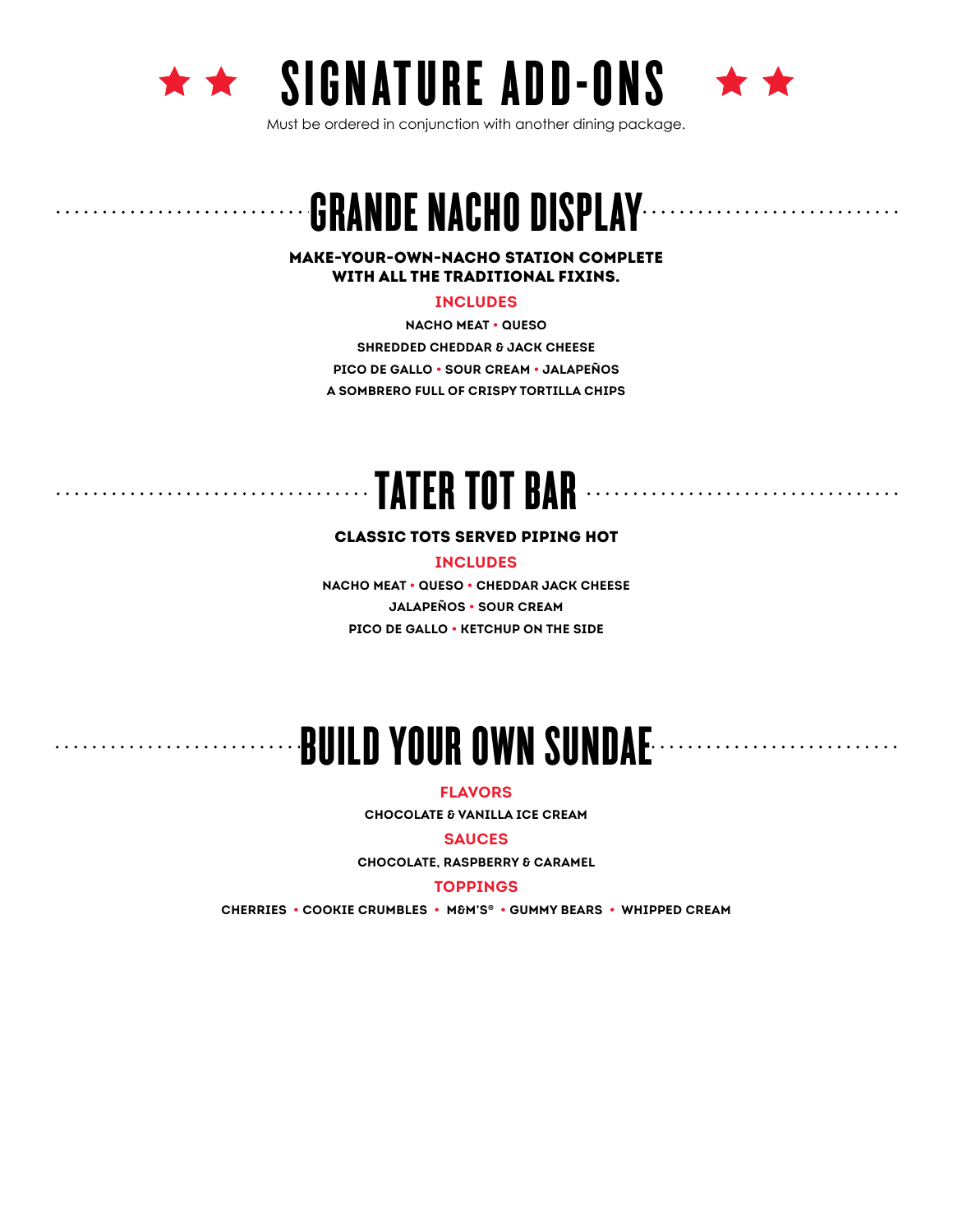

# $\star \star$  PARTY PLATTERS  $\star \star$

#### **BRUSCHETTA**

Served with garlic crostini.

#### PASTA SALAD

Cavatappi noodles mixed with Red & Green Peppers, tomatoes, Red Onion, tossed with Italian dressing and topped with shredded Parmesan Cheese.

#### CAESAR SALAD

Fresh Romaine lettuce, tortilla strips, and creamy Caesar dressing topped with Parmesan.

#### MIXED GREENS SALAD

Mixed greens, tomatoes, sliced cucumbers, and shredded carrots; served with a choice of Balsamic Vinaigrette or sesame ginger dressing.

#### CAPRESE TRAY

Basil leaves, fresh Roma tomatoes, fresh mozzarella, and sweet pickled red onions. Drizzled with balsamic glaze.

#### FRESH CHIPS & SALSA

Nacho chips, lightly seasoned and served with salsa.

#### GRANDE NACHO DISPLAY

A sombrero full of crispy tortilla chips served with nacho meat, queso, shredded cheddar & jack cheese, pico de gallo, jalapeños, and sour cream.

#### TRIO OF HUMMUS

Three distinctive hummus dips (original, chipotle, avocado) served with pita chips, sliced cucumber, and carrot and celery sticks.

#### BAVARIAN PRETZEL DIPPERS

Soft, salted pretzel sticks paired with warm queso for dipping.

#### LOVE ME TENDERS

Hand-breaded chicken tenders served with a choice of BBQ, honey mustard, or sweet chili sauce.

## ARTISAN FLATBREADS

Includes three flatbreads per order. Oven-fired Naan, freshly prepared in three delicious flavors.

#### MARGHERITA

Shredded mozzarella, sliced tomatoes, herb Parmesan cheese, and fresh basil.

#### PEPPERONI

Classic mozzarella and savory pepperoni.

#### CHICKEN BACON RANCH

Grilled chicken, bacon, mozarella, and ranch dressing.

. . . . . . . . . . . . . . . . .

#### CAULIFLOWER BITES

Bite-sized fried cauliflower tossed in your choice of Buffalo or garlic parm sauce. Served with ranch dressing on the side.

#### COCONUT SHRIMP

Delicious, deep-fried coconut shrimp served with sesame ginger sauce.

#### CRAB CAKES

Served over mixed greens and topped with mango habañero salsa.

#### LAMB LOLLIPOPS

Lollipop-shaped lamb morsels served with mint julep sauce.

#### CHEESY DIPPERS

Warm breadsticks covered in garlic butter and mozzarella; served with marinara sauce.

#### MAC & CHEESE BITES

Fried mac & cheese bites served with warm marinara.

#### MINI CHICKEN TACOS

Mini corn shell tortillas filled with chilled spicy chicken salad, and topped with mango habañero salsa.

#### TACO BAR

Includes seasoned grilled beef and chicken fajitas, Spanish rice and taco fiesta beans, flour tortillas and hard shell tacos, and tortilla chips. Served with salsa, pico de gallo, sour cream, jalapeños, diced onions, and shredded jack cheese.

#### MOZZARELLA STICKS

Your favorite finger food made with our delicious Parmesan cheese and herb blend, served with marinara.

#### PIGS IN A BLANKET

Mini hot dogs rolled in pastry dough and cooked golden brown. Served with mustard on the side.

#### SHRIMP POPPERS

Hand-breaded fried shrimp generously coated in buffalo or sweet chili sauce.

#### SLIDERS

Sliders in your choice of cheeseburger, bacon & cheese, and buffalo chicken.

MEATBALLS

Choice of marinara or BBQ.

#### VEGGIE SPRING ROLLS

Rolled to perfection and served with a side of sesame ginger sauce.

#### JUMBO WINGS

Bone-in wings that are seasoned and tastefully prepared in crave-worthy flavors: buffalo, sweet chili, garlic parm, lemon pepper, kickin bourbon, or BBQ sauce.

#### BONELESS WINGS

Wings coated with buffalo, sweet chili, garlic parm, lemon pepper, kickin bourbon, or BBQ sauce and served with ranch dressing and celery sticks.

#### CHIMICHURRI CHICKEN SKEWERS

Grilled chicken marinated in a savory chimichurri sauce, and served with tasty mango honey mustard on the side.